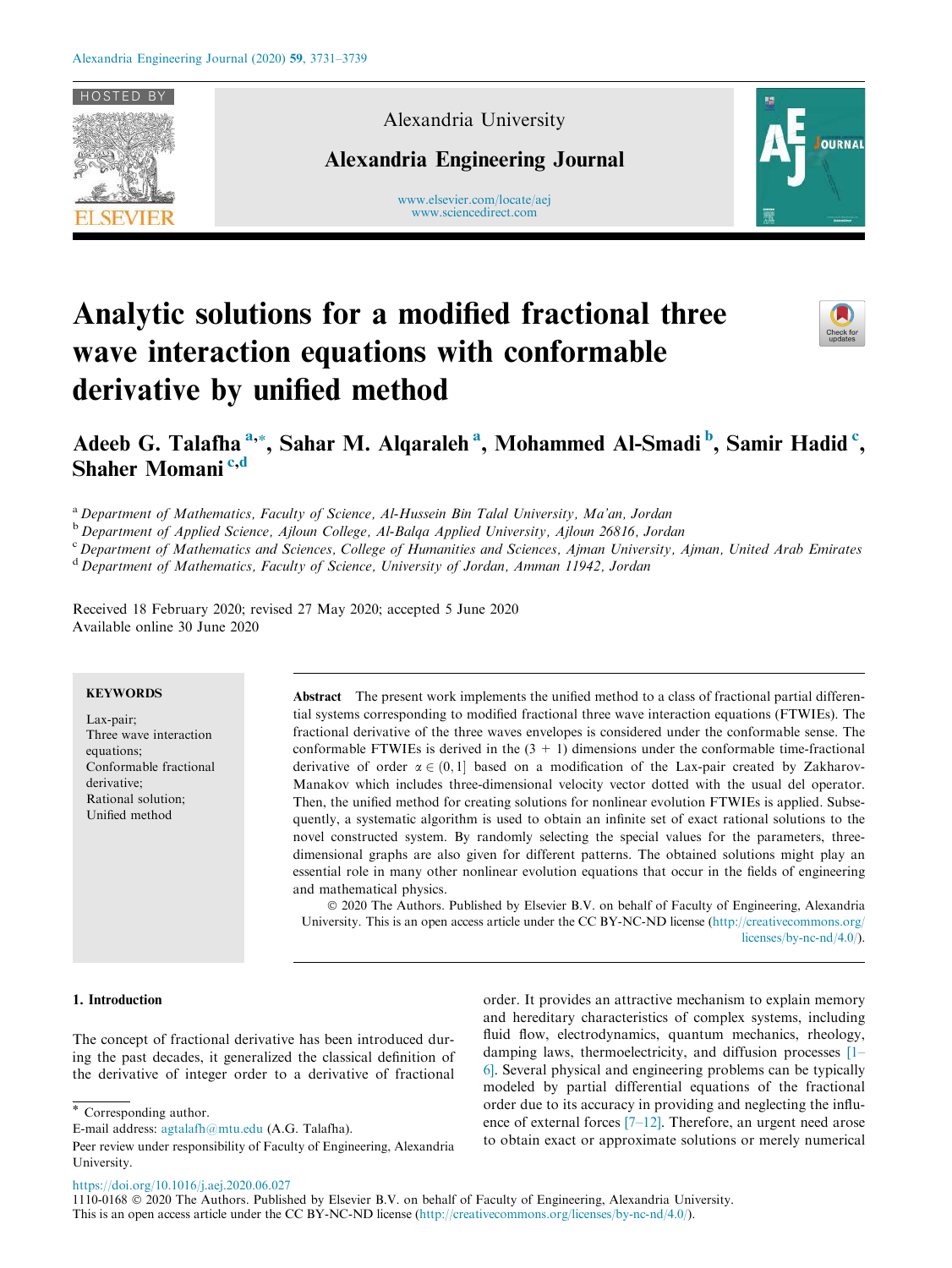ones to these problems. Actually, there are many definitions of fractional derivatives in literature such as the definitions given by Caputo, Riemann–Liouville, Caputo-Fabrizio, Atangana-Baleanu, Grünwald-Letnikov and many more  $[13-17]$ .

A Lax-pair is a set of two time dependent operators when constructed carefully gives a nonlinear evolution system of partial differential equations which represents a model of an interesting mathematical problem. A well known example of Lax-pair set of operators is the pair which gives the nonlinear evolution of three wave interaction equations. Anyhow, the idea of Peter-Lax that was proposed in 1968 of constructing a set of couples of two operators satisfying some conditions leads to many interesting integrable systems of nonlinear evolution equations, including the Korteweg-de Vries equation [18], sine Gorden equation [19], discrete Boussinesq equation [20], and so on. Among these models is the system of nonlinear evolution of the three wave interaction equations [21–24], which has many applications in applied mathematics, plasma, fluid mechanics, wave fields, and propagating of dispersive nonlinear waves. Indeed, such system is a mathematical model for three interacting nonlinear soliton waves with ordered velocities, when reaching the interaction zone an energy transfer can occur causing many important consequences and physical applications. Under some conditions they also represent the interaction of three propagating optics wave packets in quadratic nonlinear media. However, many numerical schemes and analytical methods were used and developed to study the nature of the interaction between these nonlinear waves. The basic motivation in studying the three wave interaction equations is to get a soliton solution or rational solution and to investigate solutions behavior in the direction of time, therefore many successful efforts have been achieved in literature and some of them are mentioned in the references [22–24].

The classical model of three wave interaction equations has been suggested under the following assumptions: Let L and M be two operators, called Lax-pair of the three wave interaction equations, defined by Zakharov and Manakov [21–23] such that

$$
L = \mathbb{L}A_{3\times 3} \frac{\partial}{\partial z} + [A_{3\times 3}, Q_{3\times 3}],
$$
  
\n
$$
M = \mathbb{L}B_{3\times 3} \frac{\partial}{\partial z} + [B_{3\times 3}, Q_{3\times 3}],
$$
\n(1)

where  $[X, Y] = XY - YX, \mathbb{I} = \sqrt{-1}, A$  and B are two realvalued matrices whose elements are non-zero real numbers chosen so that  $a_{ii} = a_i \delta_{ii}$ ,  $b_{ii} = b_i \delta_{ii}$ ,  $a_3 < a_2 < a_1$ , while the matrix  $Q$  is given by

$$
Q(z, t) = \begin{pmatrix} 0 & \alpha_1 u_2(z, t) & \alpha_2 u_1(z, t) \\ -\alpha_1 u_2^*(z, t) & 0 & \alpha_3 u_3(z, t) \\ -\alpha_2 u_1^*(z, t) & -\alpha_3 u_3^*(z, t) & 0 \end{pmatrix},
$$

$$
\begin{pmatrix} \alpha_1 \\ \alpha_2 \\ \alpha_3 \end{pmatrix} = \frac{1}{\det(R)} I_{3 \times 3} \begin{pmatrix} \gamma_1 \sqrt{(a_1 - a_3)(a_2 - a_3)} \\ \gamma_2 \sqrt{(a_1 - a_2)(a_2 - a_3)} \\ \gamma_3 \sqrt{(a_1 - a_2)(a_1 - a_3)} \end{pmatrix},
$$
(2)
$$
R = \begin{pmatrix} a_1 & a_2 & a_3 \\ b_1 & b_2 & b_3 \\ 1 & 1 & 1 \end{pmatrix}, \qquad \gamma_1^2 = \gamma_2^2 = \gamma_3^2 = 1,
$$

in which  $*$  denotes the complex conjugate,  $I_{3\times 3}$  is the identity matrix of order  $3 \times 3$ ,  $u_i(z, t)$  is the packet of the *i*<sup>th</sup> wave propagates at the z axis with time t. Then, the three wave interaction equations can be produced in the following matrix form

$$
W = \frac{\partial L}{\partial t} = \left[ A, \frac{\partial Q}{\partial t} \right] = \mathbb{I}[L, M],\tag{3}
$$

provided that  $w_{ii} = 0$  and  $w_{ij} = w_{ji}^*$ . While the lower diagonal elements of  $W$  are given by

$$
\frac{\partial u_1}{\partial t} + v_1 \frac{\partial u_1}{\partial z} = \mathbb{I} \gamma_1 u_2 u_3,\n\frac{\partial u_2}{\partial t} + v_2 \frac{\partial u_2}{\partial z} = \mathbb{I} \gamma_2 u_1 u_3^*,\n\frac{\partial u_3}{\partial t} + v_3 \frac{\partial u_3}{\partial z} = \mathbb{I} \gamma_3 u_1 u_2^*,
$$
\n(4)

where  $v_1 = \frac{a_1b_3 - a_3b_1}{a_3 - a_1}$ ,  $v_2 = \frac{a_1b_2 - a_2b_1}{a_2 - a_1}$ , and  $v_3 = \frac{a_2b_3 - a_3b_2}{a_3 - a_2}$ .

Consequently, the mathematical model (4) is called the nonlinear evolution of three wave interaction system, which represents the interaction of three propagating waves in the z axis so that the *i*<sup>th</sup> wave packet  $u_i(z, t)$  propagates with velocity  $v_i$  [25]. There are many methods used effectively to get exact solutions for this model. For example, the inverse scattering transform method [21], Darboux dressing transformation method [26],  $\overline{\delta}$ -dressing method [27], spectral method [22], tanh–coth method [28], extended tanh method [29,30], multiple scale perturbation technique, and linear superposition principle [31].

The basic motivation of the current study is to do a simple modification on the Lax-pair operators to include the threedimensional velocity vector dotted with the usual del operator, where the conformable fractional time derivative is used instead of the usual first-order partial derivative of the envelopes of the three waves with respect to time. The result is a new similar system of three partial differential equations which is considered more general than the classic original system. Subsequently, the application of the unified method (UM) is extended to obtain solutions for nonlinear evolution equations utilizing an accurate algorithm that gives an infinite set of exact rational solutions of the generalized system.

The order of this study goes as follows: Section 2 recalls some basic concepts of the conformable fractional derivative. Section 3 contains the derivation of three wave interaction equations under the conformable time-fractional derivative. The solution methodology used for handling the generalized proposed problem is presented in Section 4. In section 5, we apply the unified method and state the steps lead to obtain the rational solutions. While some applications together with 3D graphs of solution behavior are given in Section 6.Finally, a brief conclusion is outlined in Section 7.

#### 2. Conformable fractional derivative

In this section, we present some definitions and properties of fractional calculus and investigate the description of the conformable fractional derivative that will be used throughout the rest of this study. It is introduced in the sense of limits to cover the deficiencies of the other existing concepts [32– 40], and given in the following definition:

**Definition 2.1** [32]: If  $f(t) : \mathbb{R}^+ \longrightarrow \mathbb{R}$ , then the conformable fractional derivative of order  $\alpha \in (0, 1]$  is defined as

$$
D_t^{\alpha} f(t) = \lim_{\epsilon \to 0} \frac{f(t + \epsilon t^{1 - \alpha}) - f(t)}{\epsilon}, \quad t > 0. \tag{5}
$$

The following theorem covers some important properties of conformable fractional derivative:

**Theorem 2.1** [33]: If  $f(t)$  and  $g(t)$  have conformable fractional derivatives for all  $t > 0$ , and  $m_1$  and  $m_2$  are real constants, then we have the following:(i)  $D_t^{\alpha}(m_1f(t) + m_2g(t)) =$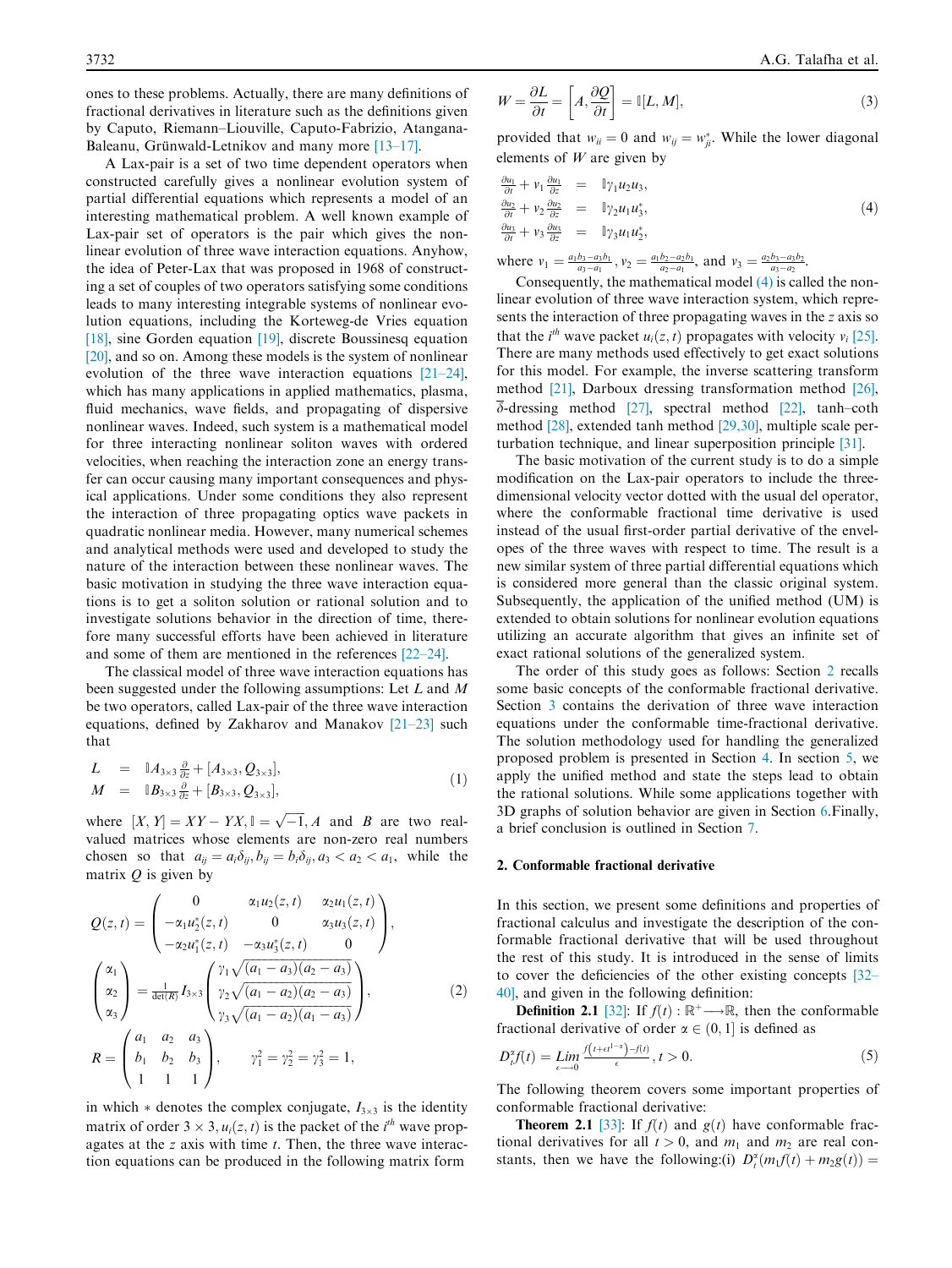$m_1 D_t^{\alpha}(f(t)) + m_2 D_t^{\alpha}(g(t)).$  (ii)  $D_t^{\alpha}(.)$  satisfies the classical quotient and multiplication rules so that

$$
D_t^{\alpha} \left( \frac{f(t)}{g(t)} \right) = \frac{g(t)D_t^{\alpha}(f(t)) - f(t)D_t^{\alpha}(g(t))}{(g(t))^2}, D_t^{\alpha} \left( f(t)g(t) \right) = f(t)D_t^{\alpha} \left( g(t) \right) + g(t)D_t^{\alpha} \left( f(t) \right).
$$

(iii)  $D_t^{\alpha}$ (.) operates on  $t^{\beta}$  similarly as the classical derivative does when  $\alpha = 1$  so that

$$
D_t^{\alpha}(t^{\beta}) = \beta t^{\beta-\alpha}, \forall \beta \in \mathbb{R}.
$$

(iv)  $D_t^{\alpha}$ (.) operates on the composition of two functions according the following relation:

$$
D_t^{\alpha}((f\circ g)(t))=t^{1-\alpha}g'(t)f'(g(t)).
$$

**Corollary 2.1:** If we consider  $g(t) = t$ , then  $D_t^{\alpha}(f(t)) = t^{1-\alpha}f'(t).$ 

# 3. Formulation of Conformable FTWIEs

In this section, the fractional three wave interaction equations (FTWIEs) is derived in the  $(3 + 1)$  dimensions under the conformable time-fractional derivative of order  $\alpha \in (0, 1]$  based on some modifications of Zakharov-Manakov concept of Laxpair operators.

Definition 3.1: Consider the following operators:

$$
L = \mathbb{I}A_{3\times 3} \overrightarrow{v} \odot \overrightarrow{\nabla} + [A_{3\times 3}, Q_{3\times 3}],
$$
  
\n
$$
M = \mathbb{I}B_{3\times 3} \overrightarrow{v} \odot \overrightarrow{\nabla} + [B_{3\times 3}, Q_{3\times 3}],
$$
\n(6)

where  $\odot$  is the dot product,  $[X, Y] = XY - YX, \mathbb{I} = \sqrt{-1}, A$ and B are  $3 \times 3$  matrices whose elements are non-zero real numbers chosen so that  $a_{ij} = a_i \delta_{ij}$ ,  $b_{ij} = b_i \delta_{ij}$ ,  $a_3 < a_2 < a_1$ ,  $\vec{v} = v_1 \hat{i} + v_2 \hat{j} + v_3 \hat{k}$  and  $\vec{\nabla}$ (.) =  $\frac{\partial(.)}{\partial x} \hat{i} + \frac{\partial(.)}{\partial y} \hat{j} + \frac{\partial(.)}{\partial z} \hat{k}$ , while the elements of the matrix Q are the  $i^{th}$  wave  $u_i(\vec{X}, t)$  and given by

$$
Q\left(\overrightarrow{x},t\right) = \begin{pmatrix} 0 & \alpha_1 \mathbb{I} u_2\left(\overrightarrow{x},t\right) & \alpha_2 u_1\left(\overrightarrow{x},t\right) \\ -\alpha_1 \mathbb{I} u_2^*\left(\overrightarrow{x},t\right) & 0 & -\alpha_3 \mathbb{I} u_3\left(\overrightarrow{x},t\right) \\ -\alpha_2 u_1^*\left(\overrightarrow{x},t\right) & \alpha_3 \mathbb{I} u_3^*\left(\overrightarrow{x},t\right) & \mathbf{0} \end{pmatrix},\tag{7}
$$

in which

$$
\overrightarrow{X} = \begin{pmatrix} x \\ y \\ z \end{pmatrix} \in \mathbb{R}^3, \begin{pmatrix} \alpha_1 \\ \alpha_2 \\ \alpha_3 \end{pmatrix} = \frac{1}{\det(R)} \begin{pmatrix} \sqrt{\gamma_1 \gamma_3} \sqrt{(a_1 - a_3)(a_2 - a_3)} \\ \sqrt{\gamma_2 \gamma_3} \sqrt{(a_1 - a_2)(a_2 - a_3)} \\ \sqrt{\gamma_1 \gamma_2} \sqrt{(a_1 - a_2)(a_1 - a_3)} \end{pmatrix},
$$
  

$$
R = \begin{pmatrix} a_1 & a_2 & a_3 \\ b_1 & b_2 & b_3 \\ 1 & 1 & 1 \end{pmatrix}, \text{ and } \gamma_1^2 = \gamma_2^2 = \gamma_3^2 = 1.
$$

Consequently, the corresponding FTWIEs can be constructed from the following  $3 \times 3$  matrix representation

$$
W=D_t^{\alpha}L=\big[A,D_t^{\alpha}Q\big]=\mathbb{I}[L,M],
$$

where the main diagonal elements of W are  $w_{ii} = 0, w_{ij} = w_{ji}^*$ for  $i \neq j$ , and the lower diagonal elements of W are given by

$$
\begin{array}{rcl}\n\left(D_t^{\alpha} + \overrightarrow{U_1} \odot \overrightarrow{\nabla}\right) u_1\left(\overrightarrow{X}, t\right) & = & \mathbb{I}_{\gamma_1} u_2^*\left(\overrightarrow{X}, t\right) u_3^*\left(\overrightarrow{X}, t\right), \\
\left(D_t^{\alpha} + \overrightarrow{U_2} \odot \overrightarrow{\nabla}\right) u_2\left(\overrightarrow{X}, t\right) & = & \mathbb{I}_{\gamma_2} u_1^*\left(\overrightarrow{X}, t\right) u_3^*\left(\overrightarrow{X}, t\right), \\
\left(D_t^{\alpha} + \overrightarrow{U_3} \odot \overrightarrow{\nabla}\right) u_3\left(\overrightarrow{X}, t\right) & = & \mathbb{I}_{\gamma_3} u_1^*\left(\overrightarrow{X}, t\right) u_2^*\left(\overrightarrow{X}, t\right),\n\end{array} \tag{8}
$$

in which  $\overrightarrow{0_i}$  is the velocity vector of the *i*<sup>th</sup> wave  $u_i(\overrightarrow{X}, t)$  such that

$$
\overrightarrow{U_1} = \begin{pmatrix} \frac{a_2b_1 - a_1b_3}{a_1 - a_3} \end{pmatrix} \quad \overrightarrow{v} = U_{11}\hat{i} + U_{12}\hat{j} + U_{13}\hat{k},
$$
  
\n
$$
\overrightarrow{U_2} = \begin{pmatrix} \frac{a_2b_1 - a_1b_2}{a_1 - a_2} \end{pmatrix} \quad \overrightarrow{v} = U_{21}\hat{i} + U_{22}\hat{j} + U_{23}\hat{k},
$$
  
\n
$$
\overrightarrow{U_3} = \begin{pmatrix} \frac{a_2b_2 - a_2b_3}{a_2 - a_3} \end{pmatrix} \quad \overrightarrow{v} = U_{31}\hat{i} + U_{32}\hat{j} + U_{33}\hat{k}.
$$
 (9)

The mathematical model (8) describes the three waves propagating in the space–time with velocity vectors  $\overrightarrow{O}_i$  at the fractional level  $\alpha \in (0,1]$ , where the solutions  $u_i(\vec{X},t)$  are generally complex-valued functions in which the absolute values of  $u_i$  represent the envelope of the  $i<sup>th</sup>$  wave, the propagating waves catch each other at a region called the interaction zone. Anyhow, many interesting physical phenomena have been studied numerically and analytically at the integer level of fractional order  $\alpha = 1$  so that the values of  $\gamma_i$  are  $\pm 1$ , which have many physical explanations [21]. The generalization of such model aims to restudy these physical phenomena at different values of fractional order  $\alpha$ , which is a not studied mission yet. To achieve our goal and facilitate computations in obtaining exact solutions for the fractional system (8), let

$$
u_1\left(\overrightarrow{X},t\right) = \frac{1}{\sqrt{7273}} Q_1\left(\overrightarrow{X},t\right),
$$
  

$$
u_2\left(\overrightarrow{X},t\right) = \frac{1}{\sqrt{7173}} Q_2\left(\overrightarrow{X},t\right),
$$
 (10)

$$
u_3\left(\overrightarrow{X},t\right) = \frac{1}{\sqrt{\gamma_1\gamma_2}}Q_3\left(\overrightarrow{X},t\right).
$$

Then, the fractional system  $(8)$  can be converted into the free parameters fractional system as follows

$$
\begin{array}{rcl}\n\left(D_t^{\alpha} + \overrightarrow{U_1} \odot \overrightarrow{\nabla}\right) Q_1\left(\overrightarrow{X}, t\right) & = & -Q_2^*\left(\overrightarrow{X}, t\right) Q_3^*\left(\overrightarrow{X}, t\right), \\
\left(D_t^{\alpha} + \overrightarrow{U_2} \odot \overrightarrow{\nabla}\right) Q_2\left(\overrightarrow{X}, t\right) & = & -Q_1^*\left(\overrightarrow{X}, t\right) Q_3^*\left(\overrightarrow{X}, t\right), \\
\left(D_t^{\alpha} + \overrightarrow{U_3} \odot \overrightarrow{\nabla}\right) Q_3\left(\overrightarrow{X}, t\right) & = & -Q_1^*\left(\overrightarrow{X}, t\right) Q_2^*\left(\overrightarrow{X}, t\right),\n\end{array} \tag{11}
$$

which represents the nonlinear evolution of FTWIEs under the conformable fractional derivative of the fractional level  $\alpha \in (0, 1]$ . For  $\alpha = 1$ , system (11) is well known and has been studied numerically and analytically. Furthermore, there are many methods used to get solutions for fractional systems of partial differential equations similar to system (11), including Adomian decomposition method, homotopy analysis method, and homotopy Sumudu transform method [41–51].

#### 4. Description of the unified method

In this section, a brief description of the UM is introduced. For more details about this powerful method which is considered the last developed method used to obtain exact solutions for a wide range of nonlinear evolution equations in physics and applied mathematics, we refer to [52–54]. The outlines of the UM are presented as follows.

Consider the fractional system of partial differential equations with conformable time-fractional derivative in the following form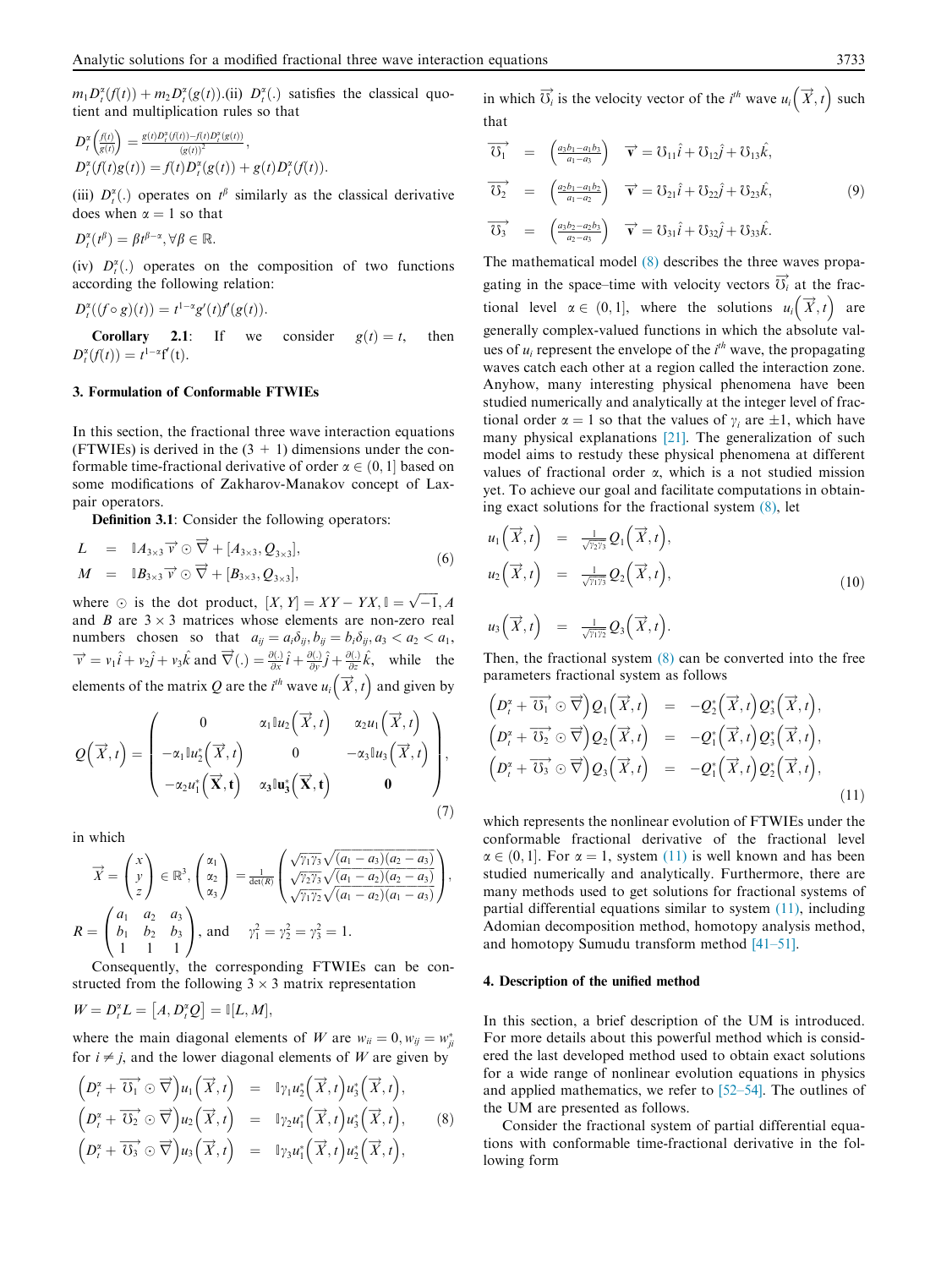$$
P\bigg(u_i(x_1,x_2,x_3,\cdots,x_n,t), D_i^{\alpha}(u_i), D_i^{2\alpha}(u_i),\cdots,\frac{\partial u_i}{\partial x_j}, \frac{\partial^2 u_i}{\partial x_j^2}, \frac{\partial^2 u_i}{\partial x_j \partial x_k}\bigg) = 0.
$$
\n(12)

According to UM, the assumption  $\xi = \left(\sum_{i=1}^n m_i x_i\right) - \lambda \frac{t^2}{\alpha}$  transform the fractional partial differential system  $(12)$  into a system of nonlinear ordinary differential equations of the form

$$
U(u_i(\xi), u'_i(\xi), u''_i(\xi), \cdots) = 0,
$$
\n(13)

where

$$
D_i^{\alpha}(u_i) = -\lambda u_i'(\xi), \qquad D_i^{\alpha} u_i = \lambda^2 u_i'(\xi), \qquad ,
$$
  
\n
$$
\frac{\partial u_i}{\partial x_j} = m_j u_i'(\xi), \qquad \frac{\partial^2 u_i}{\partial x_j \partial x_k} = m_j m_k u_i''(\xi).
$$
\n(14)

Consequently, the rational solution of the fractional partial differential system (12) can be obtained by the following assumption:

$$
u_i(\xi) = \left(\sum_{k=0}^{r_1} a_k \phi^k(\xi)\right) \div \left(\sum_{k=0}^{r_2} p_k \phi^k(\xi)\right),
$$
  

$$
\phi'(\xi) = \sum_{k=0}^{r_3} \alpha_k \phi^k(\xi),
$$
 (15)

where  $r_1, r_2, r_3$  can be determined by balancing the order of the highest derivative with the highest power of the nonlinear terms appear in the system.

#### 5. Implementing the unified method

The system (11) can be transformed into a system in one variable  $\xi(\vec{X}, t)$  by the assumption:

$$
\xi\left(\overrightarrow{X},t\right) = m_1x + m_2y + m_3z - \lambda \frac{t^2}{\alpha},\tag{16}
$$

where  $m_i$ ,  $\lambda$  are constants to be determined. The computations showed that  $m_i$  can be chosen arbitrarily, so we can control the studied space, for example if we want to study the problem in the  $(z, t)$  space then simply choose  $m_1 = m_2 = 0 \neq m_3$ , while if we want to study the problem in the  $(x, z, t)$  space then choose  $m_2 = 0, m_1 \neq 0, m_3 \neq 0$ , and so on. From the constructed function in Eq. (16), it follows  $Q_i\left(\overrightarrow{X},t\right) = Q_i(\xi)$ . So, by using Theorem 2.1, we have

$$
D_i^{\alpha} Q_i\left(\vec{X},t\right) = -\lambda Q_i'(\xi),
$$
  
\n
$$
\vec{\nabla} Q_i\left(\vec{X},t\right) = Q_i'(\xi)\vec{M}, \quad i = 1, 2, 3,
$$
\n(17)

where  $\overrightarrow{M} = m_1 \hat{i} + m_2 \hat{j} + m_3 \hat{k}$ .

By using Eqs.  $(16)$  and  $(17)$ , system  $(11)$  becomes as follows

$$
\begin{array}{rcl}\n(V_1 - \lambda)Q_1'(\xi) & = & -Q_2^*(\xi)Q_3^*(\xi), \\
(V_2 - \lambda)Q_2'(\xi) & = & -Q_1^*(\xi)Q_3^*(\xi), \\
(V_3 - \lambda)Q_3'(\xi) & = & -Q_1^*(\xi)Q_2^*(\xi),\n\end{array} \tag{18}
$$

where  $V_i = \overrightarrow{V_i} \odot \overrightarrow{M}$ . If we balance the order of the highest derivative with the highest power of the nonlinear terms appear in Eq. (18), we find  $\{r_1, r_2, r_3\} = \{2, 1, 2\}$ , and thus the second part of Eq.  $(15)$  becomes as follows

$$
\phi'(\xi) = \alpha_0 + \alpha_1 \phi(\xi) + \alpha_2 \phi^2(\xi). \tag{19}
$$

Hence, we have

$$
\phi(\xi) = \frac{-\alpha_1 + \sqrt{-\alpha_1^2 + 4\alpha_0 \alpha_2} \tan\left(\frac{1}{2}(\xi + c)\sqrt{-\alpha_1^2 + 4\alpha_0 \alpha_2}\right)}{2\alpha_2},
$$
\n
$$
Q_1(\xi) = \frac{A_0 + A_1 \phi(\xi) + A_2 \phi^2(\xi)}{p_0 + p_1 \phi(\xi)},
$$
\n
$$
Q_2(\xi) = \frac{B_0 + B_1 \phi(\xi) + B_2 \phi^2(\xi)}{q_0 + q_1 \phi(\xi)},
$$
\n
$$
Q_3(\xi) = \frac{C_0 + C_1 \phi(\xi) + C_2 \phi^2(\xi)}{r_0 + r_1 \phi(\xi)},
$$
\n(20)

where the undetermined constants  $\{A_j, B_j, C_j\}$ ,  $j = 0, 1, 2$ , are complex numbers and  $\{p_j, q_j, r_j\}$ ,  $j = 0, 1$ , are chosen to be real numbers. The computations showed that  $\{\alpha_j, c\}$  are arbitrary non zero real constants and must be chosen so that  $-\alpha_1^2 + 4\alpha_0\alpha_2 > 0$ . When substituting Eq. (20) into Eq. (18), we get the following set of equations:

$$
(V_1 - \lambda)(q_0 + q_1\phi)(r_0 + r_1\phi)(A_1p_0 - A_0p_1 + A_2\phi(2p_0 + p_1\phi))\phi' + (p_0 + p_1\phi)^2 (B_0^* + B_1^*\phi + B_2^*\phi^2)(C_0^* + C_1^*\phi + C_2^*\phi^2) = 0,
$$
\n(21)

$$
(V_2 - \lambda)(p_0 + p_1 \phi)(r_0 + r_1 \phi)(B_1 q_0 - B_0 q_1 + B_2 \phi (2q_0 + q_1 \phi))\phi' +
$$
  

$$
(q_0 + q_1 \phi)^2 (A_0^* + A_1^* \phi + A_2^* \phi^2) (C_0^* + C_1^* \phi + C_2^* \phi^2) = 0,
$$
  
(22)

$$
(V_3 - \lambda)(p_0 + p_1 \phi)(q_0 + q_1 \phi)(C_1r_0 - C_0r_1 + C_2\phi(2r_0 + r_1\phi))\phi' +
$$
  

$$
(r_0 + r_1\phi)^2 (A_0^* + A_1^* \phi + A_2^* \phi^2) (B_0^* + B_1^* \phi + B_2^* \phi^2) = 0.
$$
  
(23)

If we collect the coefficients of  $\{\phi^k : k = 0, 1, \dots, 6\}$  and make these coefficients equal zero, we get a system of 21 equations with 19 unknowns free parameters, namely  $\{\lambda, A_j, B_j, C_j, \alpha_j : j = 0, 1, 2\}$  and  $\{p_k, q_k, r_k : k = 0, 1\}$ . Subsequently, the system resulted from Eqs.  $(21)$ – $(23)$  has many different sets of solutions that could be found by many mathematical softwares such as Mathematica 12. Moreover, if we use any of the obtained solutions of the system resulted from Eqs.  $(21)$ – $(23)$  then substitute this solution in  $(20)$  to get a solution for the proposed problem (18). To do so, we follow either Algorithm 5.1 or 5.2 stated as follows:

Algorithm 5.1: In order to obtain solutions of the system resulted from Eqs.  $(21)$ – $(23)$ , do the following steps:

Step (1): Construct the vectors  $\overrightarrow{O}_i$  in Eq. (9).

Step (2): Determine the study space, then choose arbitrary real numbers  $m_i$  to construct the vector  $\overrightarrow{M}$  in Eq. (17) and compute  $V_i = \overrightarrow{O_i} \odot \overrightarrow{M}$ .

Step (3): Choose 3 arbitrary non zero real numbers  $\alpha_0$ ,  $\alpha_1$ ,  $\alpha_2$ so that  $-\alpha_1^2 + 4\alpha_0 \alpha_2 > 0$ .

Step (4): Choose a real number  $\lambda > \text{Max}\{V_1, V_2, V_3\}$ .

Step (5): Choose  $k_1, l_1 \in [-1, 1]$ , and compute  $\{K, L, M\}$ from one of the following sets: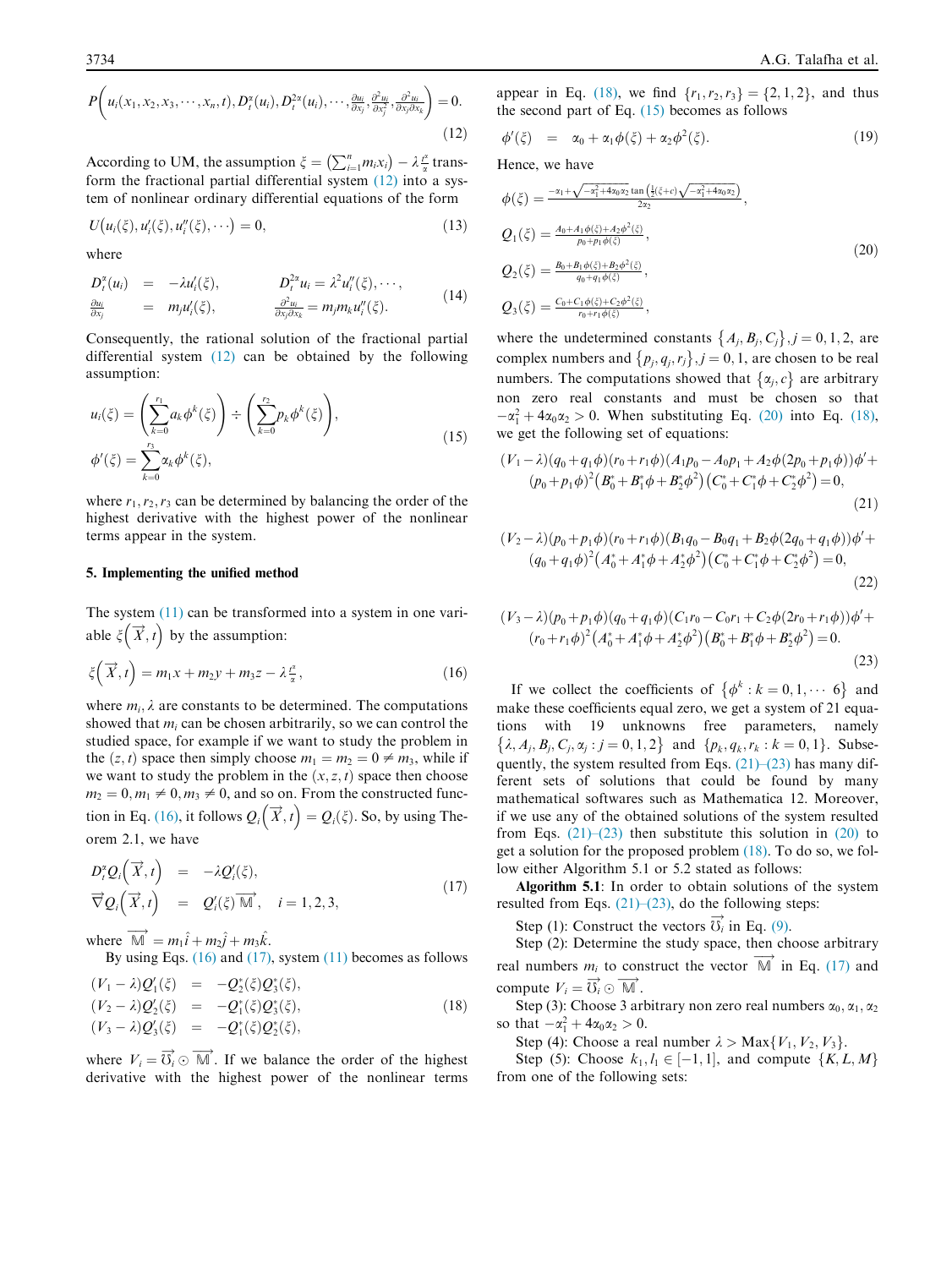$$
\begin{cases}\nK = -1, L = I_1 + \mathbb{I}\sqrt{1 - t_1}, M = \mathbb{I}I_1 + \sqrt{1 - t_1^2}, \\
K = -1, L = I_1 - \mathbb{I}\sqrt{1 - t_1}, M = \mathbb{I}I_1 - \sqrt{1 - t_1^2}, \\
K = 1, L = I_1 + \mathbb{I}\sqrt{1 - t_1^2}, M = -\mathbb{I}I_1 - \sqrt{1 - t_1^2}, \\
K = 1, L = I_1 - \mathbb{I}\sqrt{1 - t_1^2}, M = -\mathbb{I}I_1 + \sqrt{1 - t_1^2}, \\
K = k_1 + \mathbb{I}\sqrt{1 - k_1^2}, L = I_1 + \mathbb{I}\sqrt{1 - t_1^2}, \\
M = k_1I_1 - \sqrt{1 - k_1^2}\sqrt{1 - t_1^2} + \mathbb{I}\left(-\sqrt{1 - k_1^2}I_1 - k_1\sqrt{1 - t_1^2}\right), \\
K = k_1 + \mathbb{I}\sqrt{1 - k_1^2}, L = I_1 - \mathbb{I}\sqrt{1 - t_1^2}, \\
M = k_1I_1 + \sqrt{1 - k_1^2}\sqrt{1 - t_1^2} + \mathbb{I}\left(-\sqrt{1 - k_1^2}I_1 + k_1\sqrt{1 - t_1^2}\right), \\
K = k_1 - \mathbb{I}\sqrt{1 - k_1^2}, L = I_1 + \mathbb{I}\sqrt{1 - t_1^2}, \\
K = k_1 - \mathbb{I}\sqrt{1 - k_1^2}, L = I_1 + \mathbb{I}\sqrt{1 - t_1^2}, \\
M = k_1I_1 + \sqrt{1 - k_1^2}\sqrt{1 - t_1^2} + \mathbb{I}\left(\sqrt{1 - k_1^2}I_1 - k_1\sqrt{1 - t_1^2}\right), \\
K = k_1 - \mathbb{I}\sqrt{1 - k_1^2}, L = I_1 - \mathbb{I}\sqrt{1 - t_1^2}, \\
M = k_1I_1 - \sqrt{1 - k_1^2}\sqrt{1 - t_1^2} + \mathbb{I}\left(\sqrt{1 - k_1^2}I_1 + k_1\sqrt{1 - t_1^2}\right).\n\end{cases}
$$
\n(24)

Step (6): The solutions  $Q_i(\xi)$  in Eq. (20) will be simplified to the following form:

$$
Q_1(\xi) = K\sqrt{\lambda - V_2}\sqrt{\lambda - V_3}\sqrt{-\alpha_1^2 + 4\alpha_0\alpha_2}f_1(\xi),
$$
  
\n
$$
Q_2(\xi) = L\sqrt{\lambda - V_1}\sqrt{\lambda - V_3}\sqrt{-\alpha_1^2 + 4\alpha_0\alpha_2}f_2(\xi),
$$
  
\n
$$
Q_3(\xi) = M\sqrt{\lambda - V_1}\sqrt{\lambda - V_2}\sqrt{-\alpha_1^2 + 4\alpha_0\alpha_2}f_3(\xi),
$$
\n(25)

in which  $\{f_1(\xi), f_2(\xi), f_3(\xi)\}\)$  can be considered as one of the following sets:

$$
\begin{aligned}\n\left\{\tan\left(\sqrt{-\alpha_1^2+4\alpha_0\alpha_2}(\xi+c)\right), \sec\left(\sqrt{-\alpha_1^2+4\alpha_0\alpha_2}(\xi+c)\right),\n\right. \\
\sec\left(\sqrt{-\alpha_1^2+4\alpha_0\alpha_2}(\xi+c)\right)\n\right\},\n\left\{\sec\left(\sqrt{-\alpha_1^2+4\alpha_0\alpha_2}(\xi+c)\right), \tan\left(\sqrt{-\alpha_1^2+4\alpha_0\alpha_2}(\xi+c)\right),\n\right. \\
\sec\left(\sqrt{-\alpha_1^2+4\alpha_0\alpha_2}(\xi+c)\right)\n\right\},\n\left\{\sec\left(\sqrt{-\alpha_1^2+4\alpha_0\alpha_2}(\xi+c)\right), \sec\left(\sqrt{-\alpha_1^2+4\alpha_0\alpha_2}(\xi+c)\right),\n\left. \tan\left(\sqrt{-\alpha_1^2+4\alpha_0\alpha_2}(\xi+c)\right)\n\right\},\n\end{aligned}
$$
\n(26)

where  $c$  is arbitrary real constant.

Step (7): The obtained functions in Eq. (25) are solutions for system (11) after using the assumption given in Eq. (16).

Another form of solutions for the proposed problem (18) could be found by doing the following algorithm too:

Algorithm 5.2: In order to obtain another set of solutions of the proposed system, do the following steps:

Step (1): Do the first 4 steps as we did in Algorithm 5.1.

Step (2): Choose  $k_1, l_1 \in [-1, 1]$ , and compute  $\{K, L, M\}$ from one of the following sets:

$$
\begin{aligned}\n&\left\{K=1, L=I_{1}+\mathbb{I}\sqrt{1-t_{1}^{2}}, M=\mathbb{I}I_{1}+\sqrt{1-t_{1}^{2}}\right\}, \\
&\left\{K=1, L=I_{1}-\mathbb{I}\sqrt{1-t_{1}^{2}}, M=\mathbb{I}I_{1}-\sqrt{1-t_{1}^{2}}\right\}, \\
&\left\{K=-\mathbb{I}, L=I_{1}+\mathbb{I}\sqrt{1-t_{1}^{2}}, M=-\mathbb{I}I_{1}-\sqrt{1-t_{1}^{2}}\right\}, \\
&\left\{K=-\mathbb{I}, L=I_{1}-\mathbb{I}\sqrt{1-t_{1}^{2}}, M=-\mathbb{I}I_{1}+\sqrt{1-t_{1}^{2}}\right\}, \\
&\left\{K=k_{1}+\mathbb{I}\sqrt{1-k_{1}^{2}}, L=I_{1}+\mathbb{I}\sqrt{1-t_{1}^{2}}, \\
&M=-k_{1}I_{1}+\sqrt{1-k_{1}^{2}}\sqrt{1-t_{1}^{2}}+\mathbb{I}\left(\sqrt{1-k_{1}^{2}}I_{1}+k_{1}\sqrt{1-t_{1}^{2}}\right)\right\}, \\
&\left\{K=k_{1}+\mathbb{I}\sqrt{1-k_{1}^{2}}, L=I_{1}-\mathbb{I}\sqrt{1-t_{1}^{2}}, \\
&M=-k_{1}I_{1}-\sqrt{1-k_{1}^{2}}\sqrt{1-t_{1}^{2}}+\mathbb{I}\left(\sqrt{1-k_{1}^{2}}I_{1}-k_{1}\sqrt{1-t_{1}^{2}}\right)\right\}, \\
&\left\{K=k_{1}-\mathbb{I}\sqrt{1-k_{1}^{2}}, L=I_{1}+\mathbb{I}\sqrt{1-t_{1}^{2}}, \\
&M=-k_{1}I_{1}-\sqrt{1-k_{1}^{2}}\sqrt{1-t_{1}^{2}}+\mathbb{I}\left(-\sqrt{1-k_{1}^{2}}I_{1}+k_{1}\sqrt{1-t_{1}^{2}}\right)\right\}, \\
&\left\{K=k_{1}-\mathbb{I}\sqrt{1-k_{1}^{2}}, L=I_{1}-\mathbb{I}\sqrt{1-t_{1}^{2}}, \\
&M=-k_{1}I_{1}+\sqrt{1-k_{1}^{2}}\sqrt{1-t_{1}^{2}}+\mathbb{I}\left(-\sqrt{1-k_{1}^{2}}I_{1}-k_{1}\sqrt{1-t_{1}^{2}}\right)\right\}.\n\end{aligned}
$$
\

Step (3): The solutions  $Q_i(\xi)$  given in Eq. (20) will be simplified to the following form:

$$
Q_1(\xi) = K\sqrt{\lambda - V_2}\sqrt{\lambda - V_3}\sqrt{-\alpha_1^2 + 4\alpha_0\alpha_2}f_1(\xi),
$$
  
\n
$$
Q_2(\xi) = L\sqrt{\lambda - V_1}\sqrt{\lambda - V_3}\sqrt{-\alpha_1^2 + 4\alpha_0\alpha_2}f_2(\xi),
$$
  
\n
$$
Q_3(\xi) = M\sqrt{\lambda - V_1}\sqrt{\lambda - V_2}\sqrt{-\alpha_1^2 + 4\alpha_0\alpha_2}f_3(\xi),
$$
\n(28)

in which  $\{f_1(\xi), f_2(\xi), f_3(\xi)\}\)$  can be considered as one of the following sets in Eqs. (29) and (30):

$$
\begin{aligned}\n\left\{\cot\left(\sqrt{-\alpha_1^2 + 4\alpha_0\alpha_2}(\xi + c)\right), \csc\left(\sqrt{-\alpha_1^2 + 4\alpha_0\alpha_2}(\xi + c)\right),\right. \\
\csc\left(\sqrt{-\alpha_1^2 + 4\alpha_0\alpha_2}(\xi + c)\right)\right\}, \\
\left\{\csc\left(\sqrt{-\alpha_1^2 + 4\alpha_0\alpha_2}(\xi + c)\right), \cot\left(\sqrt{-\alpha_1^2 + 4\alpha_0\alpha_2}(\xi + c)\right),\right. \\
\csc\left(\sqrt{-\alpha_1^2 + 4\alpha_0\alpha_2}(\xi + c)\right)\right\}, \\
\left\{\csc\left(\sqrt{-\alpha_1^2 + 4\alpha_0\alpha_2}(\xi + c)\right), \csc\left(\sqrt{-\alpha_1^2 + 4\alpha_0\alpha_2}(\xi + c)\right),\right. \\
\left.\left.\cot\left(\sqrt{-\alpha_1^2 + 4\alpha_0\alpha_2}(\xi + c)\right)\right\},\n\end{aligned}
$$
\n(29)

or

$$
\left\{\coth\left(\sqrt{-\alpha_1^2 + 4\alpha_0\alpha_2}(\xi + c)\right), \operatorname{csch}\left(\sqrt{-\alpha_1^2 + 4\alpha_0\alpha_2}(\xi + c)\right), \operatorname{csch}\left(\sqrt{-\alpha_1^2 + 4\alpha_0\alpha_2}(\xi + c)\right)\right\},\
$$
\n
$$
\left\{\operatorname{csch}\left(\sqrt{-\alpha_1^2 + 4\alpha_0\alpha_2}(\xi + c)\right), \coth\left(\sqrt{-\alpha_1^2 + 4\alpha_0\alpha_2}(\xi + c)\right), \operatorname{csch}\left(\sqrt{-\alpha_1^2 + 4\alpha_0\alpha_2}(\xi + c)\right)\right\},\
$$
\n
$$
\left\{\operatorname{csch}\left(\sqrt{-\alpha_1^2 + 4\alpha_0\alpha_2}(\xi + c)\right)\right\},\
$$
\n
$$
\left\{\operatorname{csch}\left(\sqrt{-\alpha_1^2 + 4\alpha_0\alpha_2}(\xi + c)\right), \operatorname{csch}\left(\sqrt{-\alpha_1^2 + 4\alpha_0\alpha_2}(\xi + c)\right), \operatorname{coth}\left(\sqrt{-\alpha_1^2 + 4\alpha_0\alpha_2}(\xi + c)\right)\right\}.
$$
\n(30)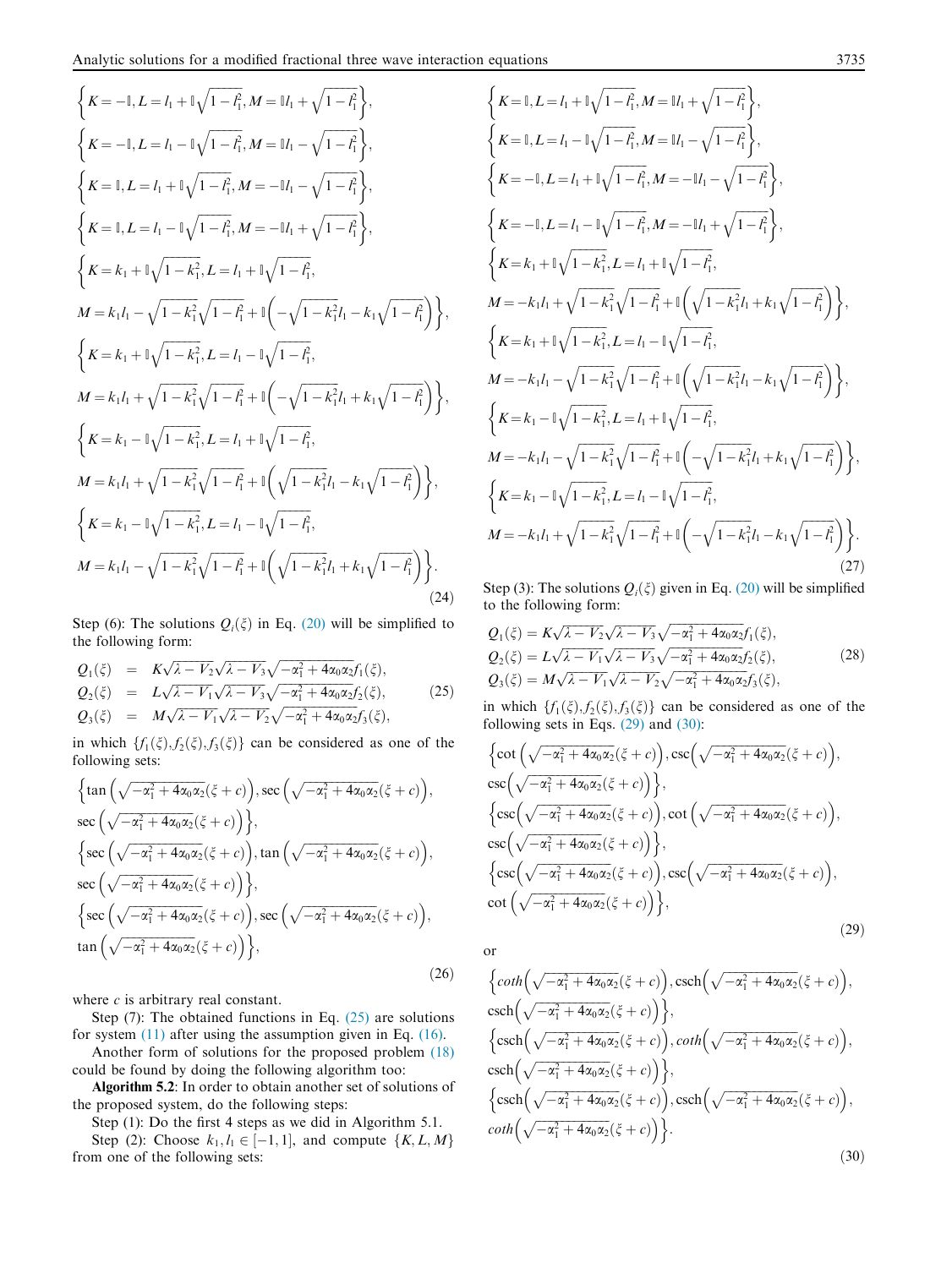Step (4): The obtained functions in Eq. (28) are solutions of Eq. (11) after using the assumption in Eq. (16)

### 6. Applications and examples

In this section, the applicability and accuracy of the proposed method are demonstrated by including some examples for the modified FTWIEs. More specifically, Algorithms 5.1 and 5.2 are applied to get some rational solutions for the fractional system (11). All computations are performed using wolfram Mathematica 12.

Example 6.1: Let us consider the special solutions of the system resulted from Eqs.  $(21)$ – $(23)$  as follows:

$$
A_0 = -\alpha_0 p_1 \sqrt{\lambda - V_2} \sqrt{\lambda - V_3}, \qquad A_1 = -\alpha_1 p_1 \sqrt{\lambda - V_2} \sqrt{\lambda - V_3},
$$
  
\n
$$
A_2 = -\alpha_2 p_1 \sqrt{\lambda - V_2} \sqrt{\lambda - V_3},
$$
  
\n
$$
B_0 = -\mathbb{I}\alpha_0 q_1 \sqrt{\lambda - V_1} \sqrt{\lambda - V_3}, \qquad B_1 = -\mathbb{I}\alpha_1 q_1 \sqrt{\lambda - V_1} \sqrt{\lambda - V_3},
$$
  
\n
$$
B_2 = -\mathbb{I}\alpha_2 q_1 \sqrt{\lambda - V_1} \sqrt{\lambda - V_3},
$$
  
\n
$$
C_0 = -\frac{\mathbb{I}(\alpha_1^2 - 2\alpha_0 \alpha_2) r_1 \sqrt{\lambda - V_1} \sqrt{\lambda - V_2}}{2\alpha_2}, \qquad C_1 = -\mathbb{I}\alpha_1 r_1 \sqrt{\lambda - V_1} \sqrt{\lambda - V_2},
$$
  
\n
$$
C_2 = -\mathbb{I}\alpha_2 r_1 \sqrt{\lambda - V_1} \sqrt{\lambda - V_2},
$$
  
\n
$$
p_0 = \frac{\alpha_1 p_1}{2\alpha_2}, \quad q_0 = \frac{\alpha_1 q_1}{2\alpha_2}, \text{ and } r_0 = \frac{\alpha_1 r_1}{2\alpha_2}.
$$

 $(31)$ 

Following the UM, the solution of FTWIEs (11) can be obtained by substituting the values of Eq. (31) into Eq. (20) and using Eq. (16) such that

$$
Q_1(\vec{x},t) = -\sqrt{\lambda - V_2}\sqrt{\lambda - V_3}\sqrt{-\alpha_1^2 + 4\alpha_0\alpha_2}\csc(\theta),
$$
  
\n
$$
Q_2(\vec{x},t) = -\sqrt{\lambda - V_1}\sqrt{\lambda - V_3}\sqrt{-\alpha_1^2 + 4\alpha_0\alpha_2}\csc(\theta),
$$
  
\n
$$
Q_3(\vec{x},t) = \sqrt{\lambda - V_1}\sqrt{\lambda - V_2}\sqrt{-\alpha_1^2 + 4\alpha_0\alpha_2}\cot(\theta),
$$
  
\n(32)

where  $\theta = \sqrt{-\alpha_1^2 + 4\alpha_0\alpha_2} (m_1x + m_2y + m_3z - \lambda \frac{t^2}{\alpha} + c)$  and c is an arbitrary real number.

However, the solution given in Eq. (32) can be obtained also by choosing  $\{k_1, l_1\} = \{-1, 0\}$  at the 6th set in Eq. (27) and the 3rd set in Eq. (29). On the other hand, the following parameters used to produce Fig. 1 are chosen randomly so that they satisfied all restrictions mentioned in Algorithm 5.2:

$$
{a_1, a_2, a_3} = {2.27814, 1.6048, 1.3385},
$$
  
\n
$$
{b_1, b_2, b_3} = {2.90658, 2.19972, 1.37289},
$$
  
\n
$$
\overrightarrow{v} = {1.22911, 1.97913, 1.59877},
$$
  
\n
$$
\overrightarrow{O_1} = {0.997807, 1.60668, 1.2979},
$$
  
\n
$$
\overrightarrow{O_2} = {-0.633025}, -1.0193, -0.823411},
$$
  
\n
$$
\overrightarrow{O_3} = {3.42055, 5.50779, 4.4493},
$$
  
\n
$$
\overrightarrow{M} = {1, 0, 0},
$$
  
\n
$$
{V_1, V_2, V_3} = {0.997807, -0.633025, 3.42055},
$$
  
\n
$$
{a_0, a_1, a_2} = {3.08964, 4.94153, 2.85647},
$$
  
\n
$$
{\lambda, k_1, l_1} = {3.92055, 0, 1}.
$$
 (33)



Fig. 1 3D plot of complex solutions,  $Q_i(x, t)$ ,  $i = 1, 2, 3$ , of Example 6.1 at  $\alpha = 0.5$ .

Consequently, the solution of FTWIEs (11) becomes:

$$
Q_1(x, t) = (4.97779 \text{ l}) \csc(3.29895(-7.84109\sqrt{t} + x)),
$$
  
\n
$$
Q_2(x, t) = 3.988 \csc(3.29895(-7.84109\sqrt{t} + x)),
$$
  
\n
$$
Q_3(x, t) = (12.035 \text{ l}) \cot(3.29895(-7.84109\sqrt{t} + x)).
$$
\n(34)

**Example 6.2:** Let us consider  $\{k_1 = \frac{1}{2}, l_1 = \frac{-1}{2}\}$  at the 5<sup>th</sup> set of Eq. (24) so that  $\{K = \frac{1}{2}(\hat{1} + \sqrt{3}\hat{1}), L = \frac{1}{2}(-1 + \sqrt{3}\hat{1}), L$  $M = -1$ . Thus, by substituting the resulting values of  $\{K, L, M\}$  in Eq. (25) and utilizing Eqs. (16) and (26), the solutions of FTWIEs (11) can be obtained as follows:

$$
Q_1\left(\overrightarrow{X},t\right) = \left(\frac{1}{2} + \frac{\sqrt{3}}{2}\mathbb{I}\right)\sqrt{\lambda - V_2}\sqrt{\lambda - V_3}\sqrt{-\alpha_1^2 + 4\alpha_0\alpha_2}\tan(\theta),
$$
  
\n
$$
Q_2\left(\overrightarrow{X},t\right) = \left(\frac{-1}{2} + \frac{\sqrt{3}}{2}\mathbb{I}\right)\sqrt{\lambda - V_1}\sqrt{\lambda - V_3}\sqrt{-\alpha_1^2 + 4\alpha_0\alpha_2}\sec(\theta),
$$
  
\n
$$
Q_3\left(\overrightarrow{X},t\right) = -\sqrt{\lambda - V_1}\sqrt{\lambda - V_2}\sqrt{-\alpha_1^2 + 4\alpha_0\alpha_2}\sec(\theta),
$$
\n(35)

or

$$
Q_1\left(\overrightarrow{X},t\right) = \left(\frac{1}{2} + \frac{\sqrt{3}}{2}\mathbb{I}\right)\sqrt{\lambda - V_2}\sqrt{\lambda - V_3}\sqrt{-\alpha_1^2 + 4\alpha_0\alpha_2}\sec(\theta),
$$
  
\n
$$
Q_2\left(\overrightarrow{X},t\right) = \left(\frac{-1}{2} + \frac{\sqrt{3}}{2}\mathbb{I}\right)\sqrt{\lambda - V_1}\sqrt{\lambda - V_3}\sqrt{-\alpha_1^2 + 4\alpha_0\alpha_2}\tan(\theta),
$$
  
\n
$$
Q_3\left(\overrightarrow{X},t\right) = -\sqrt{\lambda - V_1}\sqrt{\lambda - V_2}\sqrt{-\alpha_1^2 + 4\alpha_0\alpha_2}\sec(\theta),
$$
  
\n(36)

or

$$
Q_1\left(\overrightarrow{x},t\right) = \left(\frac{1}{2} + \frac{\sqrt{3}}{2}\mathbb{I}\right)\sqrt{\lambda - V_2}\sqrt{\lambda - V_3}\sqrt{-\alpha_1^2 + 4\alpha_0\alpha_2}\sec\left(\theta\right),
$$
  
\n
$$
Q_2\left(\overrightarrow{x},t\right) = \left(\frac{-1}{2} + \frac{\sqrt{3}}{2}\mathbb{I}\right)\sqrt{\lambda - V_1}\sqrt{\lambda - V_3}\sqrt{-\alpha_1^2 + 4\alpha_0\alpha_2}\sec\left(\theta\right),
$$
  
\n
$$
Q_3\left(\overrightarrow{x},t\right) = -\sqrt{\lambda - V_1}\sqrt{\lambda - V_2}\sqrt{-\alpha_1^2 + 4\alpha_0\alpha_2}\tan\left(\theta\right),
$$
  
\n(37)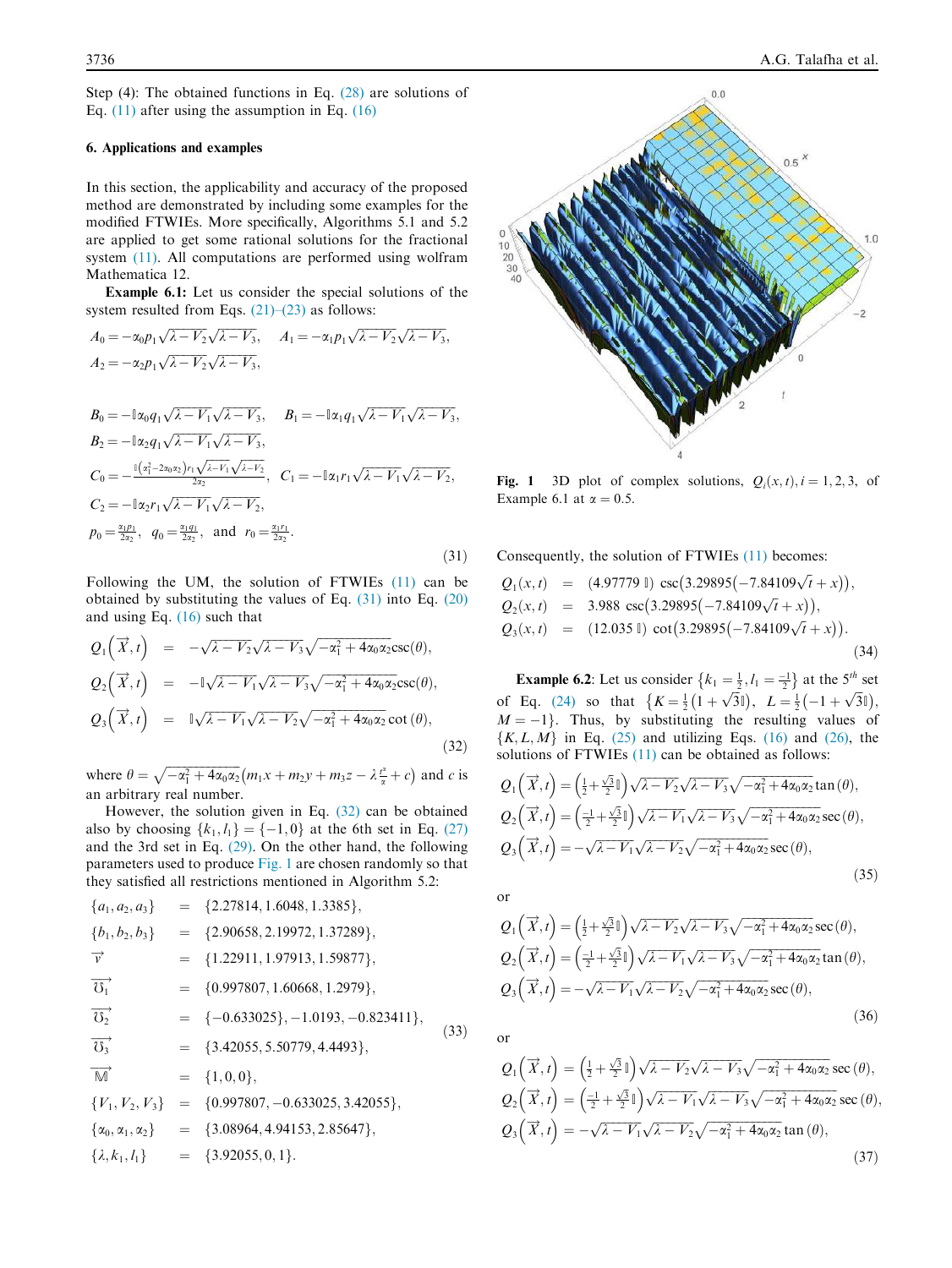

Fig. 2 3D plot of complex solutions,  $Q_i(x, t)$ ,  $i = 1, 2, 3$ , of Example 6.2 at  $\alpha = 0.5$ .

where  $\theta = \sqrt{-\alpha_1^2 + 4\alpha_0\alpha_2} (m_1x + m_2y + m_3z - \lambda \frac{t^2}{\alpha} + c)$  and c is an arbitrary real number.

Furthermore, the following parameters used to produce Fig. 2 are chosen randomly so that they satisfied all restrictions mentioned in Algorithm 5.2:

 ${a_1, a_2, a_3} = {2.554, 1.71491, 1.48021}$  ${b_1, b_2, b_3} = {2.79625, 1.75043, 1.31935}$  $\vec{v} = \{1.18605, 1.80282, 1.27734\}$  $\overrightarrow{O_1}$  = {0.84983, 1.29175, 0.91524},  $\overrightarrow{U_2}$  = {0.459008, 0.697699, 0.494337},  $\overrightarrow{U_3}$  = {1.6596, 2.52261, 1.78733},  $\overrightarrow{M} = \{1, 0, 0\},\,$  ${V_1, V_2, V_3} = {0.84983, 0.459008, 1.6596},$  $\{\alpha_0, \alpha_1, \alpha_2\} = \{2.61536, 4.66082, 3.06314\},\$  $\{\lambda, K, L, M\} = \{2.1596, \frac{1}{2}(1 + \sqrt{3}), \frac{1}{2}(-1 + \sqrt{3}), -1\}.$  $(38)$ 

Consequently, the solution of FTWIEs (11) becomes:

$$
Q_1(x,t) = (1.48125 + 2.5656 \t) \tan(3.21273(-4.31919\sqrt{t} + x)),
$$
  
\n
$$
Q_2(x,t) = (-1.29995 + 2.25158 \t) \sec(3.21273(-4.31919\sqrt{t} + x)),
$$
  
\n
$$
Q_3(x,t) = -4.7948 \sec(3.21273(-4.31919\sqrt{t} + x)).
$$
\n(39)

Figs. 1 and 2 are the 3D graphs of Examples 6.1 and 6.2 respectively, which represent the absolute values of the complex solutions,  $Q_i(x, t)$ ,  $i = 1, 2, 3$ , where the order of the fractional derivative is chosen as  $\alpha = 0.5$ . From these figures, we notice that each slice represents the surface of the three-wave packets, and some of these waves separate in more than one hump, which is a nature of the soliton waves during the interaction. Also, we observe that the interaction between the three waves takes place after  $t > 0$ , while the three waves move separately before the interaction started since they move with different velocities.

#### 7. Conclusion

In this paper, the unified method has been successfully applied for obtaining solutions for a class of nonlinear fractional evolution equations. A modification of Lax-pair operators based on Zakharov-Manakov concept was used to construct generalization of three wave interaction equations in the sense of conformable fractional derivative. Systematic algorithms have been given to get an infinite set of solutions for the proposed system. By randomly choosing specific values of free parameters, the exact rational solutions have been shown different patterns. Our obtained solutions can be easily switched to be solutions for the same problem but in one or two dimensions instead of three dimensions. Also, We are sure that there are more interested solutions which could be found by the same method, so we keep this as a future work as well as the study of the behavior of these solutions. We think that the obtained solutions are useful and lead to many applications in the study of wave propagating phenomena.

#### 8. Funding

This work was kindly supported by Al-Hussein Bin Talal University, Ma'an/Jordan.

#### Declaration of Competing Interest

The authors declare no conflict of interest.

# Acknowledgments

The authors gratefully acknowledge to Al-Hussein Bin Talal University for supporting this research project.

#### References

- [1] Q.M. Al-Mdallal, M.A. Hajji, A convergent algorithm for solving higher-order nonlinear fractional boundary value problems, Fract. Calculus Appl. Anal. 18 (6) (2015) 1423–1440.
- [2] T. Abdeljawad, M.A. Hajji, Q.M. Al-Mdallal, F. Jarad, Analysis of some generalized ABC-Fractional logistic models, Alexandr.aaa Eng. J. 59 (4) (2020) 2141–2148..
- [3] A. Atangana, M. Altaf Khan, Validity of fractal derivative to capturing chaotic attractors, Chaos, Solit. Fract. 126 (2019) 50–59.
- [4] O. Abu Arqub, M. Al-Smadi, An adaptive numerical approach for the solutions of fractional advection-diffusion and dispersion equations in singular case under Riesz's derivative operator, Phys. A 540 (2020) 123257, https://doi.org/10.1016/ j.physa.2019.123257.
- [5] M. Al-Smadi, O. Abu Arqub, Computational algorithm for solving fredholm time-fractional partial integrodifferential equations of dirichlet functions type with error estimates, Appl. Math. Comput. 342 (2019) 280–294.
- [6] X. Gong, Fatmawati, M. Altaf Khan, A new numerical solution of the competition model among bank data in Caputo-Fabrizio derivative, Alexandr. Eng. J. 59 (4) (2020) 2151–2159.
- [7] A. Khan, T. Abdeljawad, J.F. Gómez-Aguilar, H. Khan, Dynamical study of fractional order mutualism parasitism food web module, Chaos, Solit. Fract. 134 (2020) 109685.
- [8] A. Khan, J.F. Gómez-Aguilar, T. Abdeljawad, H. Khan, Stability and numerical simulation of a fractional order plant nectar pollinator model, Alexandr. Eng. J. 59 (2020) 49–59.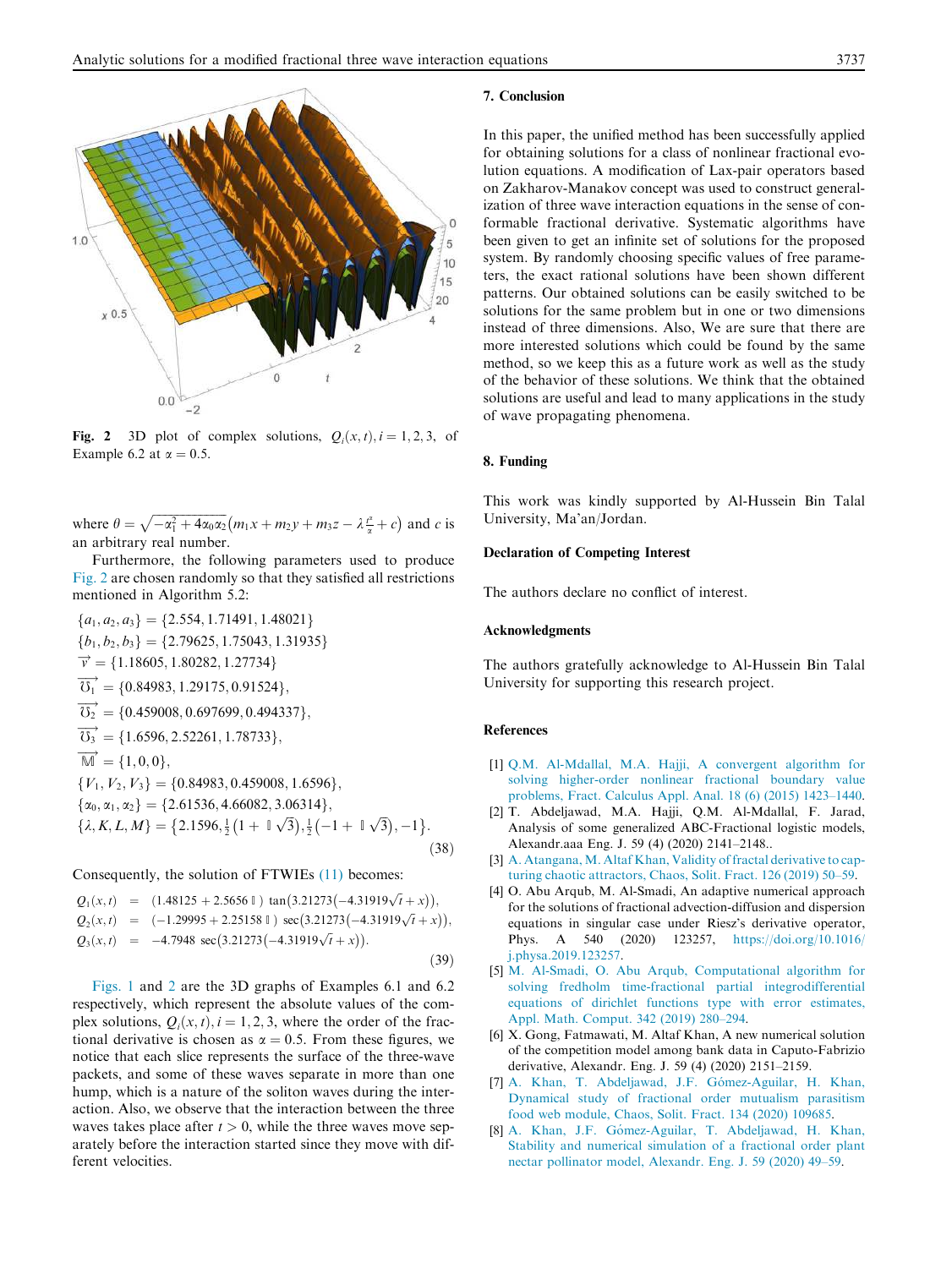- [9] S. Hasan, A. El-Ajou, S. Hadid, M. Al-Smadi, S. Momani, Atangana-Baleanu fractional framework of reproducing kernel technique in solving fractional population dynamics system, Chaos, Solit. Fract. 133 (2020) 109624.
- [10] H. Khan, A. Khan, F. Jarad, A. Shah, Existence and data dependence theorems for solutions of an ABC-fractional order impulsive system, Chaos, Solit. Fract. 131 (2019) 109477.
- [11] M. Al-Smadi, A. Freihat, H. Khalil, S. Momani, R.A. Khan, Numerical multistep approach for solving fractional partial differential equations, Int. J. Comput. Methods 14 (3) (2017) 1750029, https://doi.org/10.1142/S0219876217500293.
- [12] M. Al-Smadi, Simplified iterative reproducing kernel method for handling time-fractional BVPs with error estimation, Ain Shams Eng. J. 9 (4) (2018) 2517–2525.
- [13] A. Khan, H. Khan, J.F. Gómez-Aguilar, T. Abdeljawad, Existence and Hyers-Ulam stability for nonlinear singular fractional differential equations with Mittag-Leffler kernel, Chaos, Solit. Fract. 127 (2019) 422–427.
- [14] H. Khan, F. Jarad, T. Abdeljawad, A. Khan, A singular ABCfractional differential equation with p-Laplacian operator, Chaos, Solit. Fract. 129 (2019) 56–61.
- [15] A. Khan, T.S. Khan, M.I. Syam, H. Khan, Analytical solutions of time-fractional wave equation by double Laplace transform method, Eur. Phys. J. Plus 134 (4) (2019) 163, https://doi.org/ 10.1140/epjp/i2019-12499-y.
- [16] S. Hasan, M. Al-Smadi, A. Freihet, S. Momani, Two computational approaches for solving a fractional obstacle system in Hilbert space, Adv. Diff. Eqs. 2019 (2019) 55, https:// doi.org/10.1186/s13662-019-1996-5.
- [17] H. Khan, Y. Li, A. Khan, A. Khan, Existence of solution for a fractional-order Lotka-Volterra reaction-diffusion model with Mittag-Leffler kernel, Math. Methods Appl. Sci. 42 (9) (2019) 3377–3387, https://doi.org/10.1002/mma.5590.
- [18] I.T. Habibullin, A.R. Khakimova, On a method for constructing the Lax pairs for integrable models via a quadratic ansatz, J. Phys. A: J. Phys. A: Math. Theor. 50 (2017) 305206.
- [19] A.S. Fokas, On a class of physically important integrable equations, Physica D 87 (1995) 145–150.
- [20] A.P. Fordy, P. Xenitidis,  $Z_N$  graded discrete Lax pairs and integrable difference equations, J. Phys. A: Math. Theor. 50 (2017) 165205.
- [21] D.J. Kaup, A. Reiman, A. Bers, Space-time evolution of nonlinear three-wave interactions. I. Interaction in a homogeneous medium, Rev. Mod. Phys. 51 (1979) 275.
- [22] V.V. Konotop, M.D. Cunha, P.L. Christiansen, C.B. Clausen, Three-wave interaction in two component quadratic nonlinear lattices, Stat., Nonlinear, Soft Matter Phys. 60 (5) (1999) 6104– 6110.
- [23] A. Degasperis, M. Conforti, F. Baronio, S. Wabnitz, S. Lombardo, The three-wave resonant interaction equations: spectral and numerical methods, Lett. Math. Phys. 96 (2011) 367–403.
- [24] R.H. Enns, S.S. Rangnek, The three-wave interaction in nonlinear optics, Phys. Stat. Solidi (b) 94 (1979) 9–28.
- [25] M.J. Ablowitz, P.A. Clarkson, Solitons, Nonlinear Evolution Equations and Inverse Scattering, Cambridge University Press, Cambridge, 1991.
- [26] A. Degasperisa, S. Lombardo, Exact solutions of the 3-wave resonant interaction equation, Physica D 214 (2006) 157–168.
- [27] Y. Kuang, J. Zhu, A three-wave interaction model with selfconsistent sources: The  $\delta$ -dressing method and solutions, J. Math. Anal. Appl. 426 (2) (2015) 783–793.
- [28] S.M. Alqaraleh, A.G. Talafha, New family of exact soliton solutions for the nonlinear three-wave interaction equations, J. Math. Stat. 7 (2011) 45–50.
- [29] A.G. Talafha, S.M. Alqaraleh, Obtaining analytic soliton solutions for the three-wave-interaction equations by the

extended Tanh Method, Adv. Theoret. Appl. Math. 7 (2) (2012) 109–123.

- [30] S.M. Alqaraleh, F.M. Alfaqih, A.G. Talafha, Constructing a train of soliton solutions for the three-wave-interaction equations, Appl. Math. Sci. 7 (63) (2013) 3097–3109.
- [31] J.G. Liu, X.J. Yang, Y.Y. Feng, Resonant multiple wave solutions to some integrable soliton equations, Chin. Phys. B 28 (11) (2019) 110202.
- [32] R. Khalil, M. Al Horani, A. Yousef, M. Sababheh, A new definition of fractional derivative, J. Comput. Appl. Math. 264 (2014) 65–70.
- [33] T. Abdeljawad, On conformable fractional calculus, J. Comput. Appl. Math. 279 (2015) 57–66.
- [34] D.R. Anderson, D.J. Ulness, Newly Defined Conformable Derivatives, Adv. Dyn. Syst. Appl. 10 (2015) 109–137.
- [35] M. Shqair, M. Al-Smadi, S. Momani, E. El-zahar, Adaptation of conformable residual power series scheme in solving nonlinear fractional quantum mechanics problems, Appl. Sci. 10 (3) (2020) 890.
- [36] O. Abu Arqub, M. Al-Smadi, Fuzzy conformable fractional differential equations: novel extended approach and new numerical solutions, Soft Comput., 2020 1–22. https://doi.org/ 10.1007/s00500-020-04687-0 (in press).
- [37] T. Abdeljawad, Q.M. Al-Mdallal, F. Jarad, Fractional logistic models in the frame of fractional operators generated by conformable derivatives, Chaos, Solitons & Fractals 119 (2019) 94–101.
- [38] M.A. Khan, F. Gómez-Aguilar, Tuberculosis model with relapse via fractional conformable derivative with power law, Math. Methods Appl. Sci. 42 (18) (2019) 7113–7125.
- [39] H. Khan, J.F. Go'mez-Aguilar, A. Alkhazzan, A. Khan, A fractional order HIV-TB coinfection model with nonsingular Mittag-Leffler Law, Math. Methods Appl. Sci. (2020) 1–21, https://doi.org/10.1002/mma.6155.
- [40] O. Abu Arqub, R. Edwan, M. Al-Smadi, S. Momani, Solving space-fractional Cauchy problem by modified finite-difference discretization scheme, Alexandr. Eng. J. 59 (4) (2020) 2409–2417.
- [41] A. Khan, J.F. Gómez-Aguilar, T.S. Khan, H. Khan, Stability analysis and numerical solutions of fractional order HIV/AIDS model, Chaos, Solitons Fractals 122 (2019) 119–128, https://doi. org/10.1016/j.chaos.2019.03.022.
- [42] V. Daftardar-Gejji, H. Jafari, Adomian decomposition: a tool for solving a system of fractional differential equations, J. Math. Anal. Appl. 301 (2005) 508–518.
- [43] H. Jafari, V. Daftardar-Gejji, Solving a system of nonlinear fractional differential equations using Adomian decomposition, J. Comput. Appl. Math. 196 (2006) 644–651.
- [44] H. Jafari, S. Seif, Homotopy analysis method for solving linear and nonlinear fractional diffusion-wave equation, Commun. Nonlinear Sci. Numer. Simulat. 14 (2009) 2006–2012.
- [45] J. Singh, D. Kumar, R. Swroop, Numerical solution of time-and space-fractional coupled Burgers' equations via homotopy algorithm, Alexandria Eng. J. (2016) 1–11.
- [46] J. Singh, D. Kumar, A. KJlJçman, numerical Solutions of Nonlinear Fractional Partial Differential Equations Arising in Spatial Diffusion of Biological Populations, Abstract Appl. Anal. 2014 (535793) (2014) 1–12.
- [47] Q.M. Al-Mdallal, M.I. Syam, Sine-Cosine method for finding the soliton solutions of the generalized fifth-order nonlinear equation, Chaos, Solitons & Fractals 33 (5) (2007) 1610–1617.
- [48] Q.M. Al-Mdallal, A new family of exact solutions to the unsteady Navier-Stokes equations using canonical transformation with complex coefficients, Appl. Math. Comput. 196 (2008) 303–308.
- [49] M. Al-Smadi, O. Abu Arqub, N. Shawagfeh, S. Momani, Numerical investigations for systems of second-order periodic boundary value problems using reproducing kernel method, Appl. Math. Comput. 291 (2016) 137–148.